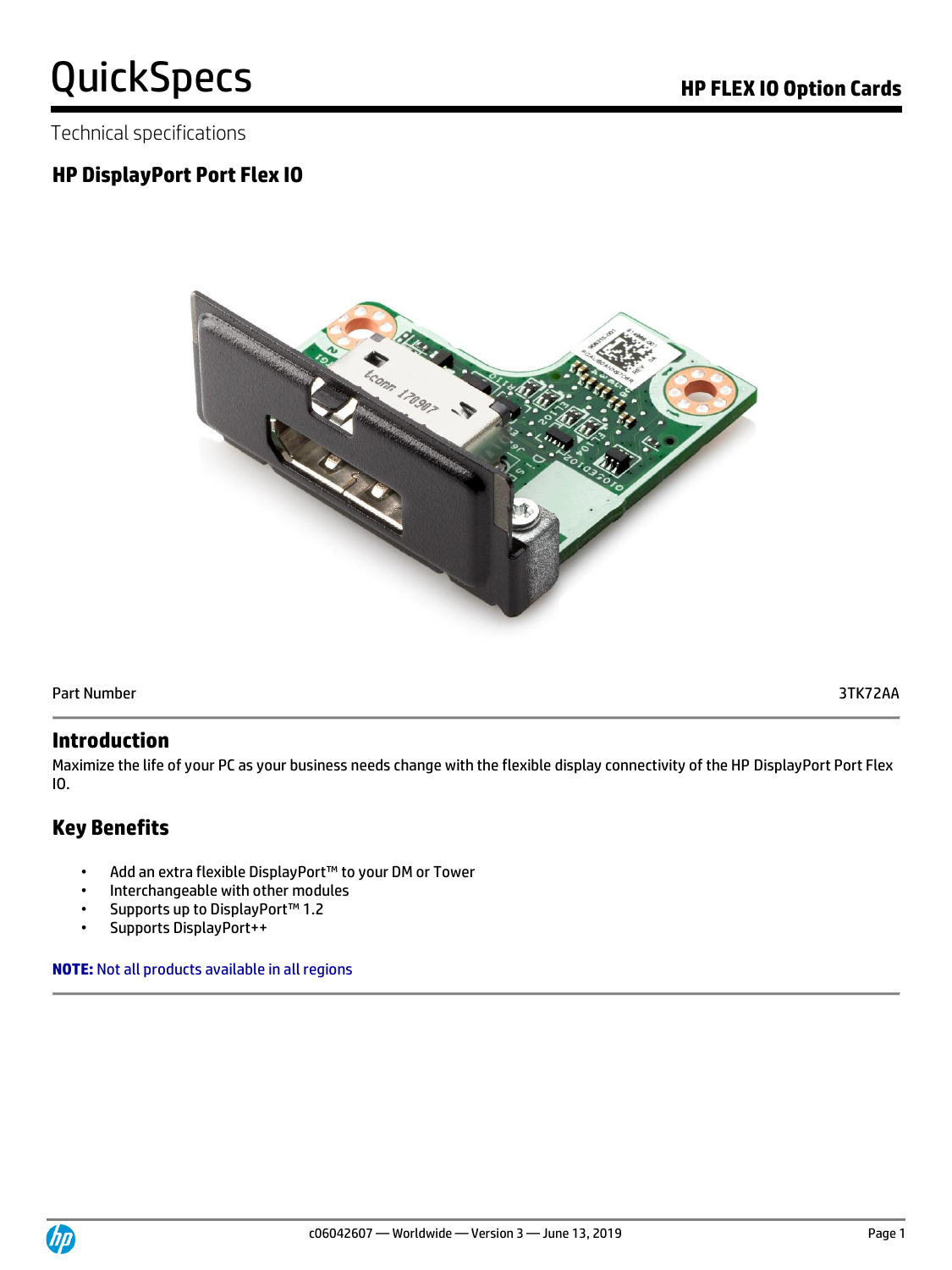# Technical specifications

# **Technical Specifications**

| $1.55 \times 1.5 \times 0.68$ in (3.94 x 3.82 x 1.72 cm) |
|----------------------------------------------------------|
| 19.23 x 12.2 x 11.41 in (49 x 31 x 29 cm)                |
| .02 lb (10 ar)                                           |
| 11.9 lb (5.4 kg)                                         |
|                                                          |

# **Compatibility**

HP EliteDesk 800 G4 TWR, HP EliteDesk 800 G4 SFF, HP EliteDesk 800 G4 DM, HP EliteDesk 705 G4 DM, HP EliteDesk 705 G4 MT, HP EliteDesk 705 G4 SFF, HP ProDesk 600 G4 MT, HP ProDesk 600 G4 SFF, HP ProDesk 600 G4 DM, HP ProDesk 400 G5 MT, HP ProDesk 400 G4 DM, HP ProDesk 400 G5 SFF Only one FLEX IO module can be used at a time

### **What Is In The Box**

HP DisplayPort Port Flex IO card

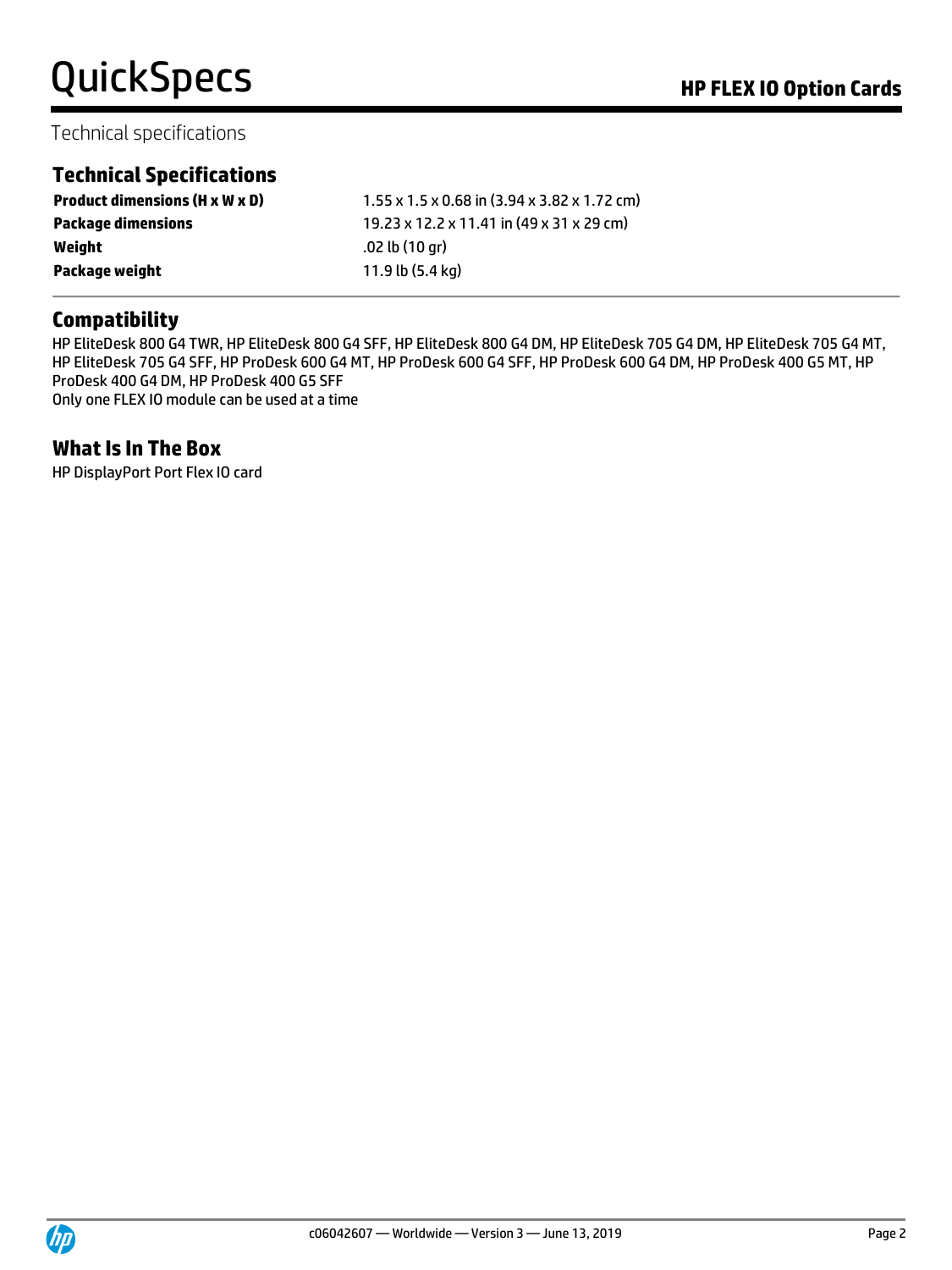Technical specifications

# **HP HDMI Port Flex IO (400/600/800)**



Part Number 3TK74AA

### **Introduction**

Maximize the life of your PC as your business needs change with the flexible display connectivity of the HP HDMI Port Flex IO (400/600/800).

# **Key Benefits**

- Add an extra flexible HDMI IO to your DM and Tower
- Interchangeable with other modules
- Supports HDMI 2.0a w/HDR + HDCP 2.2

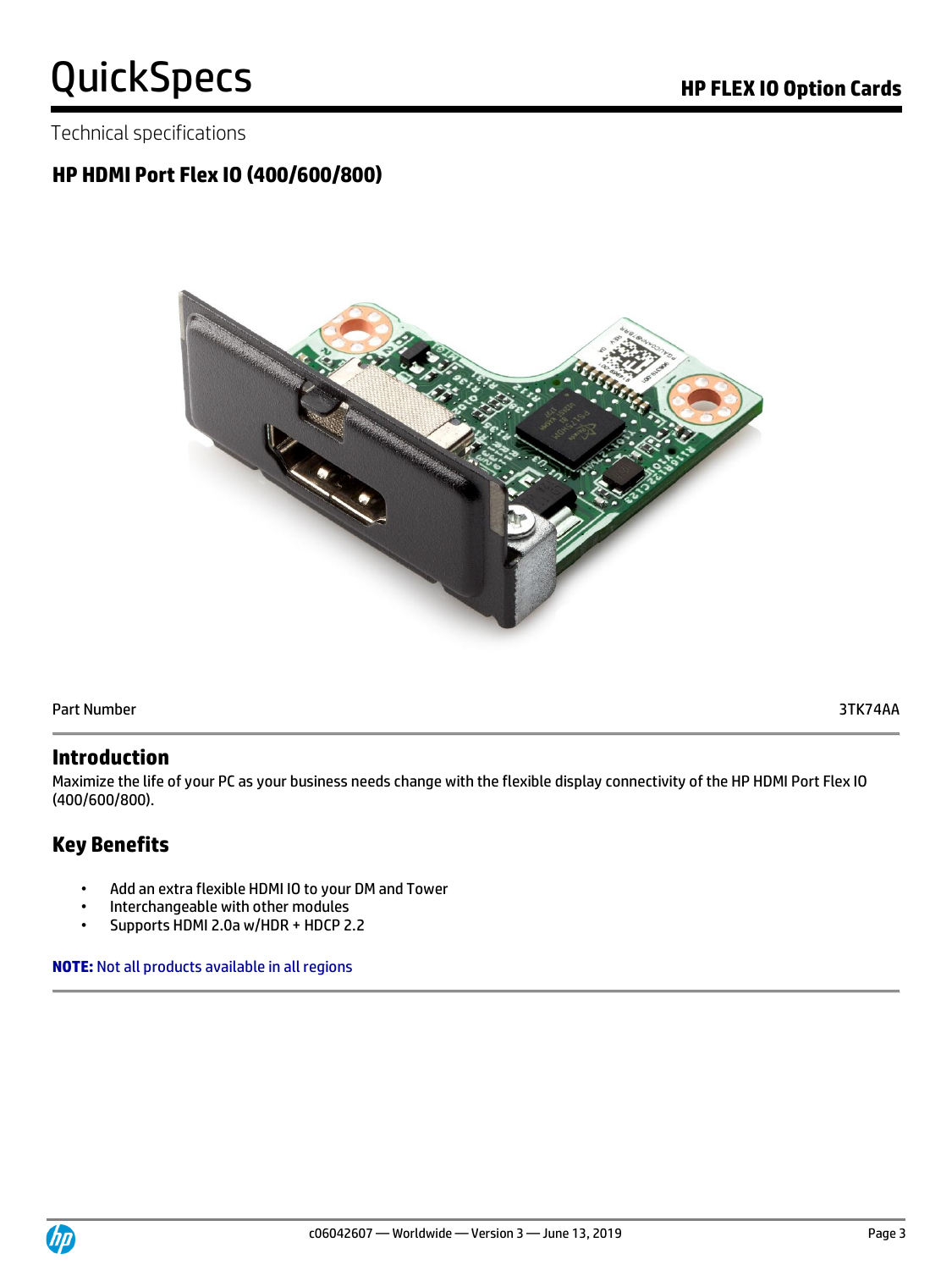# QuickSpecs **Manual Contract Contract Contract Contract Contract Contract Contract Contract Contract Contract Contract Contract Contract Contract Contract Contract Contract Contract Contract Contract Contract Contract Contr**

### Technical specifications

### **Technical specifications**

**Product weight** .02 lb (10 gr) **Package weight** 5.47 lb (2.48 kg) **Compatible operating systems** Windows 10, Windows 8

**Product dimensions (H x W x D)** 1.55 x 1.5 x 0.77 in (3.94 x 3.82 x 1.95 cm) **Package dimensions** 19.48 x 12.79 x 11.53 in (49.5 x 32.5 x 29.3 cm) **System requirements, minimum** CPU: AMD AM4 A6-9500E 3.0 GHz or higher; RAM: 4 GB or higher; HDD: 128 GB or more of available space; Interface: 60 pin board to board connector ( DP 1.3)

# **Compatibility**

HP EliteDesk 800 G4 TWR, HP EliteDesk 800 G4 SFF, HP EliteDesk 800 G4 DM, HP ProDesk 600 G4 MT, HP ProDesk 600 G4 SFF, HP ProDesk 600 G4 DM, HP ProDesk 400 G5 MT, HP ProDesk 400 G4 DM, HP ProDesk 400 G5 SFF Only one FLEX IO module can be used at a time.

### **What Is In The Box**

HP HDMI Port Flex IO card

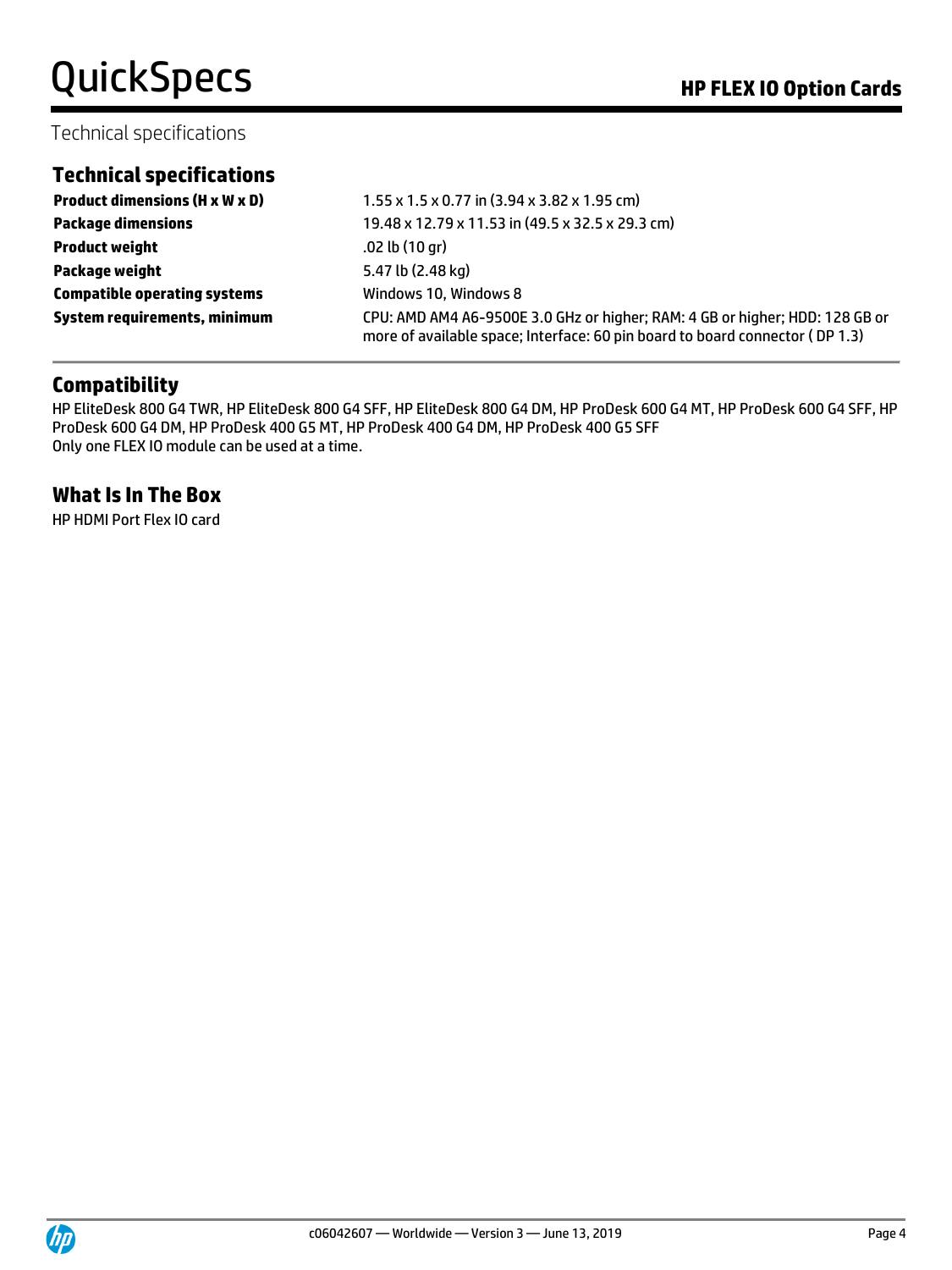Technical specifications

# **HP HDMI Port Flex IO (705)**



Part Number 3TK75AA

### **Introduction**

Maximize the life of your PC as your business needs change with the flexible display connectivity of the HP HDMI Port Flex IO (705).

# **Key Benefits**

- Add an extra flexible HDMI IO to your DM and Tower
- Interchangeable with other modules
- Supports HDMI 1.4 + HDCP 2.2 (HDR not supported on Bristol Ridge and Raven Ridge)

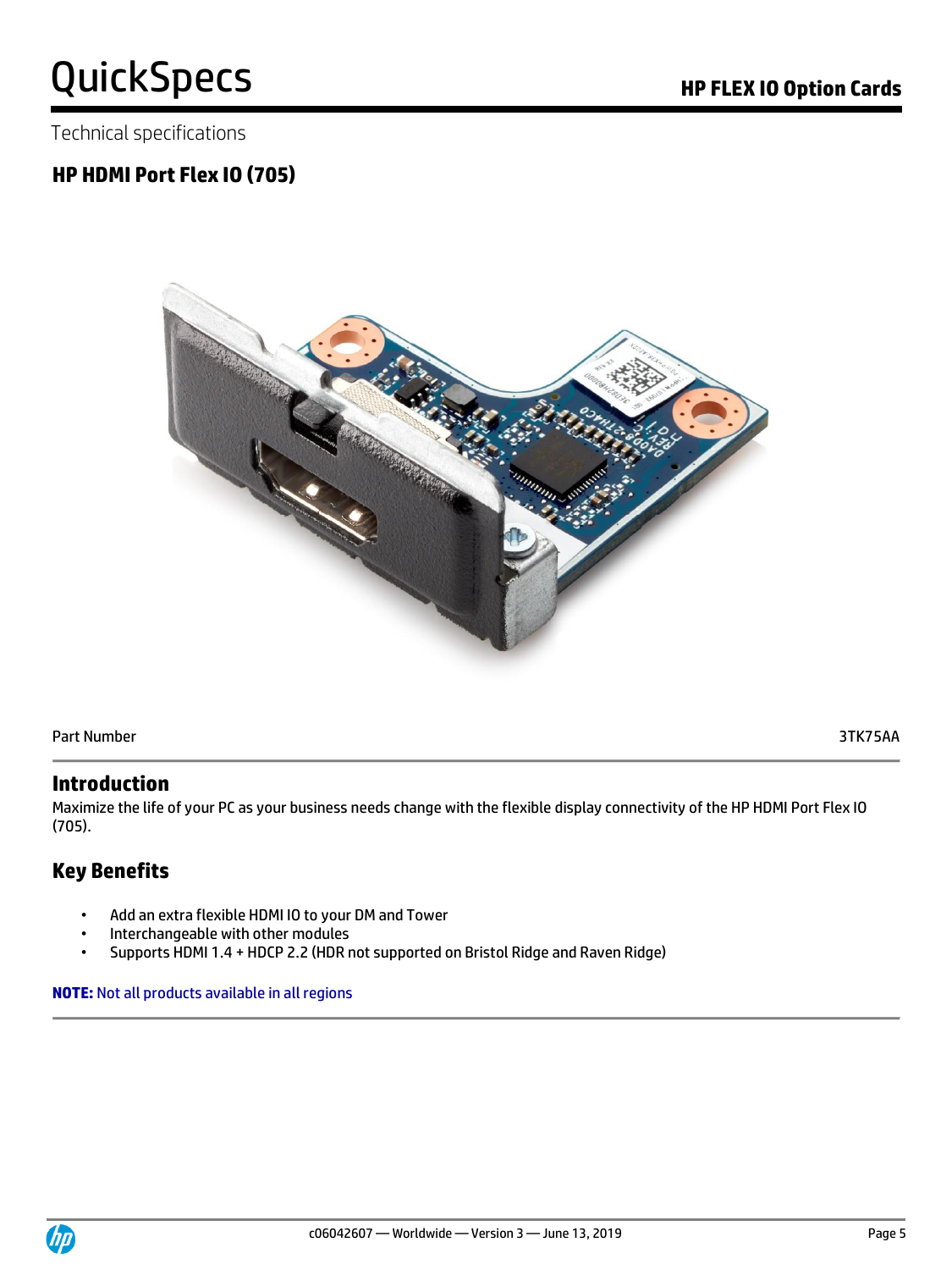### Technical specifications

# **Technical Specifications**

**Product dimensions (H x W x D)** 1.55 x 1.5 x 0.68 in (3.94 x 3.82 x 1.72 cm) **Package dimensions** 19.48 x 12.79 x 11.53 in (49.5 x 32.5 x 29.3 cm) **Product weight** .02 lb (10 gr) **Package weight** 11.9 lb (5.4 kg)

# **Compatibility**

HP EliteDesk 705 G4 DM, HP EliteDesk 705 G4 MT, HP EliteDesk 705 G4 SFF

• Only one FLEX IO module can be used at a time

### **What Is In The Box**

HP HDMI Port Flex IO Card

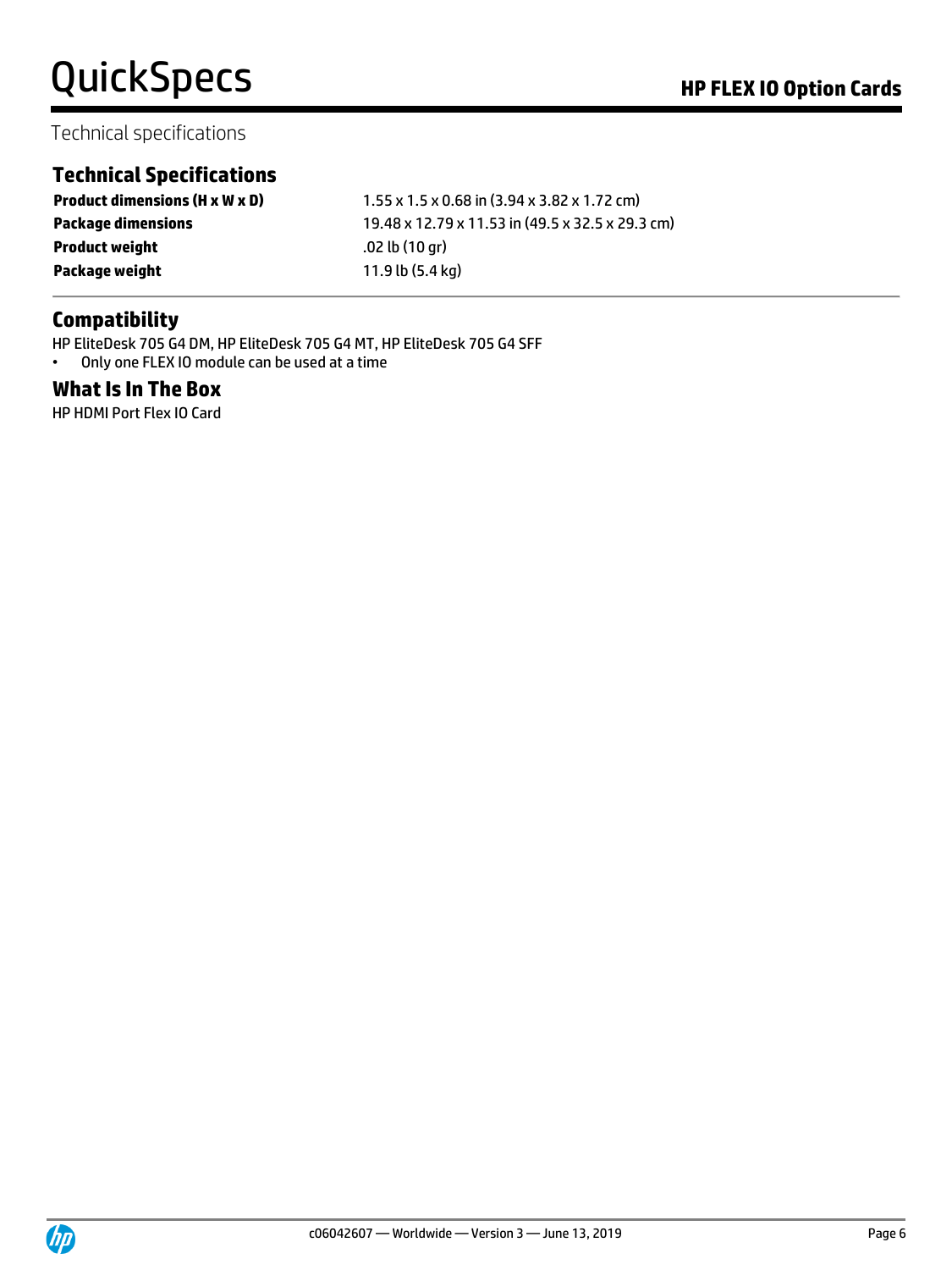Technical specifications

# **HP VGA Port Flex IO**



Part Number 3TK80AA

#### **Introduction**

Maximize the life of your PC as your business needs change with the flexible display connectivity of the HP VGA Port Flex IO.

# **Key Benefits**

- Add an extra flexible VGA Port IO to your DM and Tower
- Interchangeable with other modules

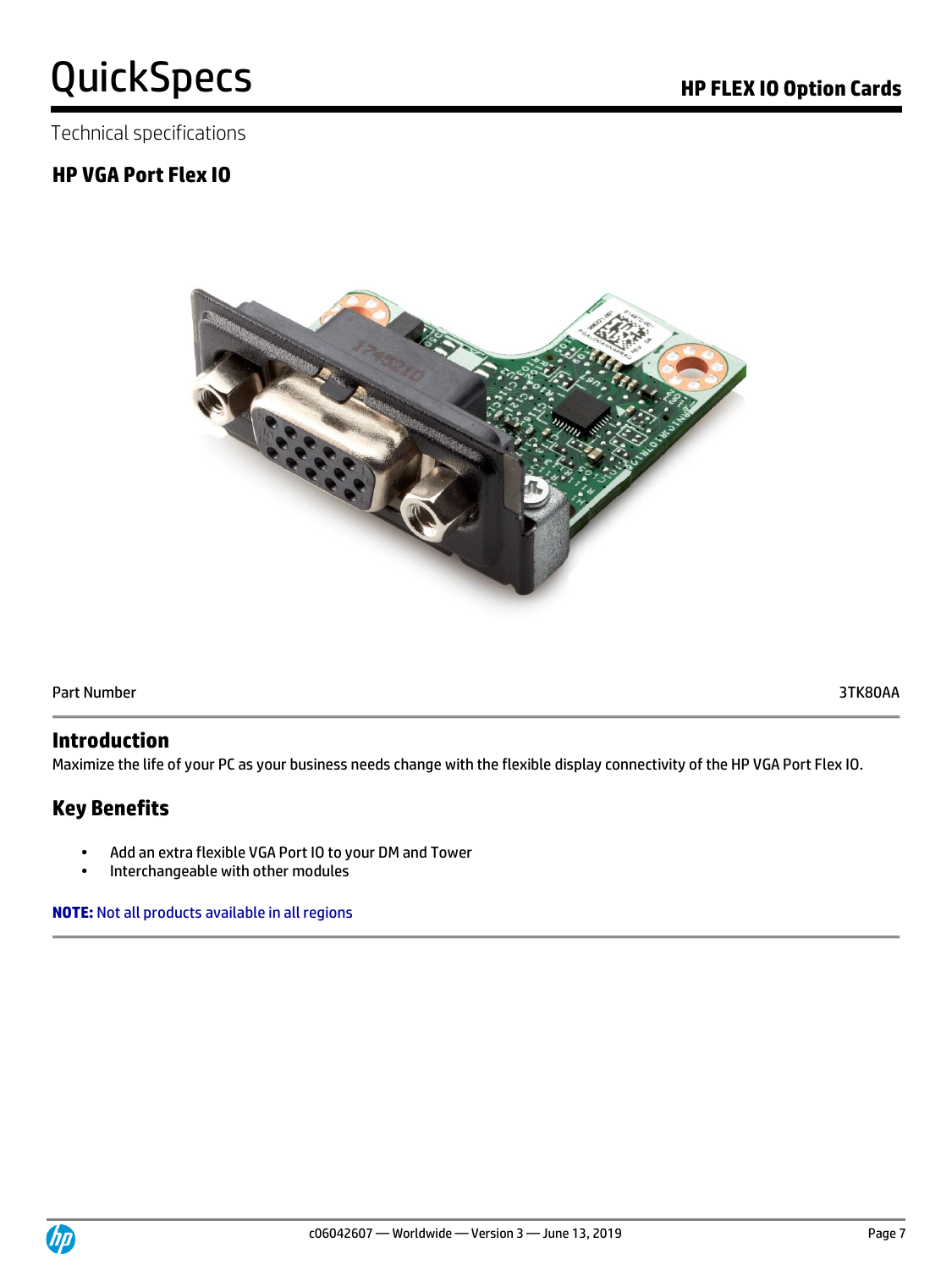# Technical specifications

# **Technical specifications**

| <b>Product dimensions (H x W x D)</b> | 19.29 x 12.2 x 11.41 in(49 x 31 x 29 cm)         |
|---------------------------------------|--------------------------------------------------|
| <b>Package dimensions</b>             | 19.48 x 12.79 x 11.53 in (49.5 x 32.5 x 29.3 cm) |
| Weight                                | $0.03$ lb $(15q)$                                |
| Package weight                        | 15.43 lb (7 kg)                                  |
| <b>Warranty Features</b>              | One year limited hardware warranty               |

### **Compatibility**

HP EliteDesk 800 G4 TWR, HP EliteDesk 800 G4 SFF, HP EliteDesk 800 G4 DM, HP EliteDesk 705 G4 DM, HP EliteDesk 705 G4 MT, HP EliteDesk 705 G4 SFF, HP ProDesk 600 G4 MT, HP ProDesk 600 G4 SFF, HP ProDesk 600 G4 DM, HP ProDesk 400 G5 MT, HP ProDesk 400 G4 DM, HP ProDesk 400 G5 SFF

• Only one FLEX IO module can be used at a time

### **What Is In The Box**

HP VGA Port Flex IO Card

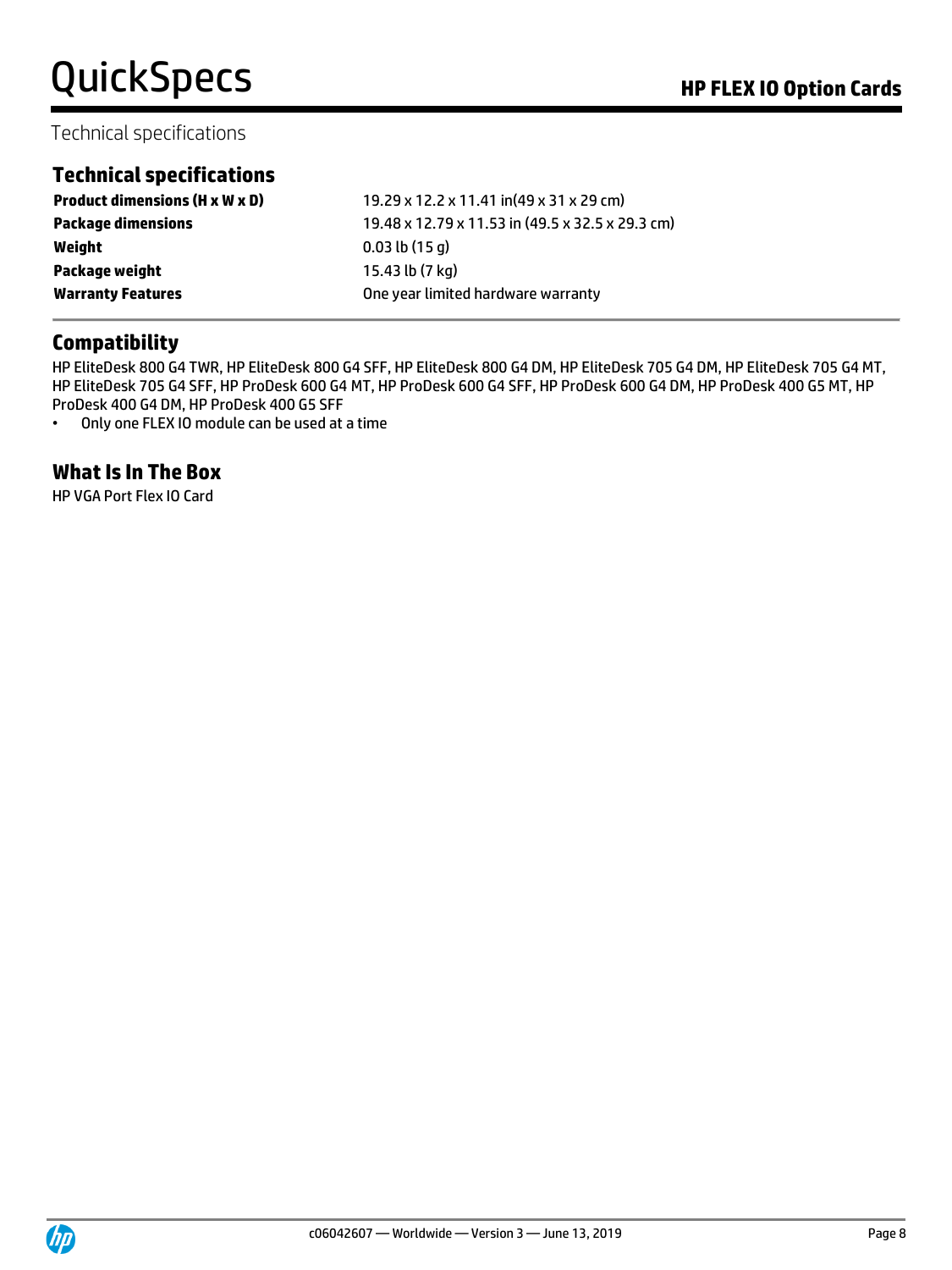Technical specifications

# **HP Type-C USB 3.1 Gen2 Port Flex IO**



Part Number 3TK78AA

### **Introduction**

Maximize the life of your PC as your business needs change with the flexible connectivity of the HP Type-C USB 3.1 Gen2 Port Flex IO, which supports ultra-fast transfer speeds compared to USB 3.1 Gen 1.

# **Key Benefits**

- Add an extra flexible Type-C USB 3.1 Gen2 IO to your DM and Tower
- Transfer speed up to 10Gbps
- Interchangeable with other modules
- Support up to 15w out (5V, 3A)
- Support up to DisplayPort™ 1.4

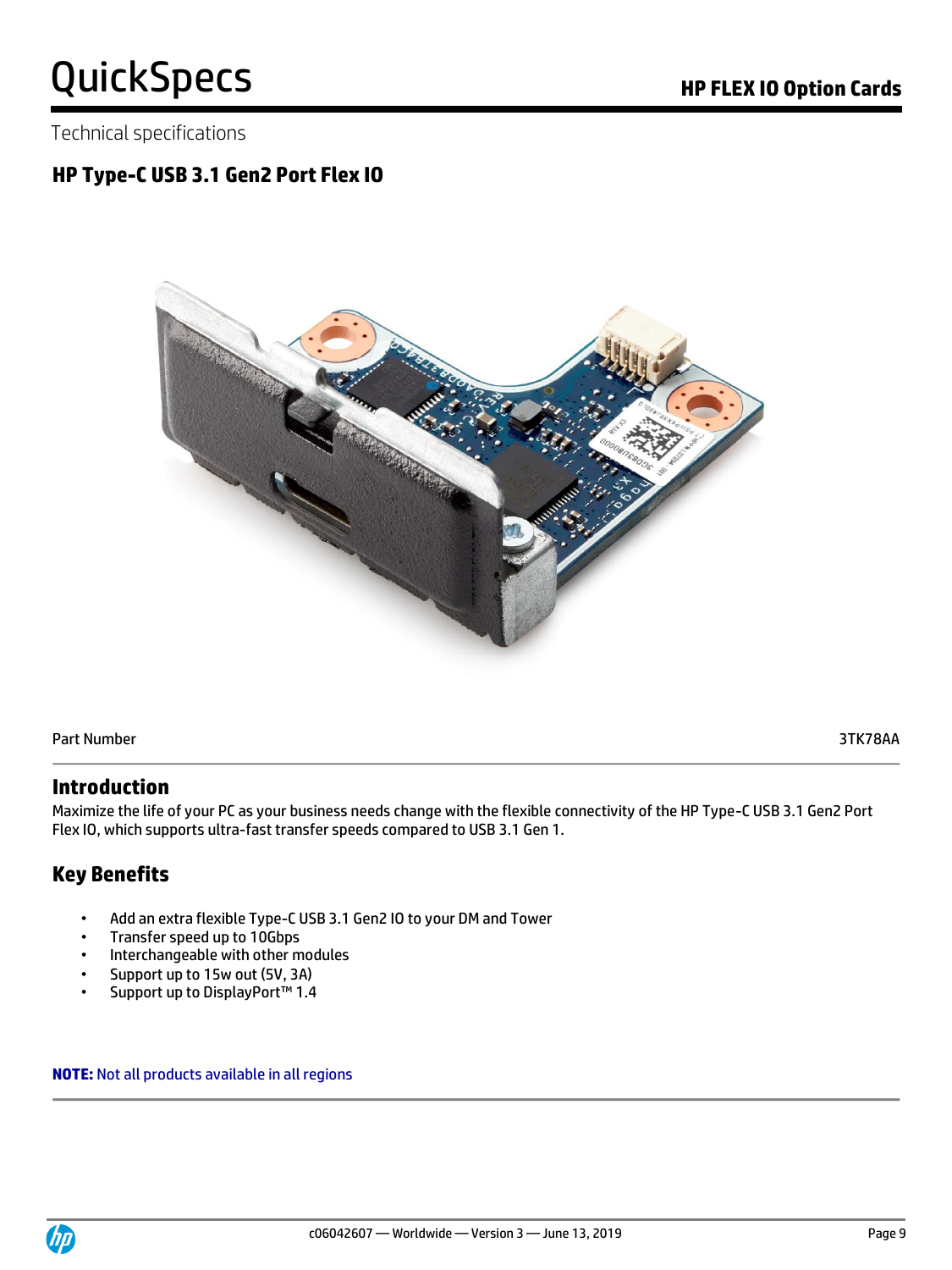### Technical specifications

|  | <b>Technical specifications</b> |  |
|--|---------------------------------|--|
|  |                                 |  |

| <b>Product dimensions (H x W x D)</b> | $1.55 \times 1.5 \times 0.77$ in (3.94 x 3.82 x 1.95 cm)                                                                                                                                  |
|---------------------------------------|-------------------------------------------------------------------------------------------------------------------------------------------------------------------------------------------|
| <b>Package dimensions</b>             | 19.48 x 12.79 x 11.53 in (49.5 x 32.5 x 29.3 cm)                                                                                                                                          |
| Weight                                | $0.02$ lb $(9q)$                                                                                                                                                                          |
| Package weight                        | 5.47 lb (2.48 kg)                                                                                                                                                                         |
| <b>Compatible operating systems</b>   | Windows 10, Windows 8                                                                                                                                                                     |
| <b>System Requirements, Minimum</b>   | CPU: Intel® i3 or higher, AMD AM4 A6-9500E 3.0 GHz or higher; RAM: 4 GB or<br>higher; HDD: 128 GB or more of available space; Interface: 60 pin board to board<br>connector (DP & USB3.1) |
| <b>Warranty Features</b>              | One year limited hardware warranty                                                                                                                                                        |

# **Compatibility**

HP EliteDesk 800 G4 TWR, HP EliteDesk 800 G4 SFF, HP EliteDesk 800 G4 DM, HP EliteDesk 705 G4 DM, HP EliteDesk 705 G4 MT, HP EliteDesk 705 G4 SFF, HP ProDesk 600 G4 MT, HP ProDesk 600 G4 SFF, HP ProDesk 600 G4 DM, HP ProDesk 400 G5 MT, HP ProDesk 400 G4 DM, HP ProDesk 400 G5 SFF

• Only one FLEX IO module can be used at a time

### **What Is In The Box**

HP Type-C USB 3.1 Gen2 Port Flex IO card

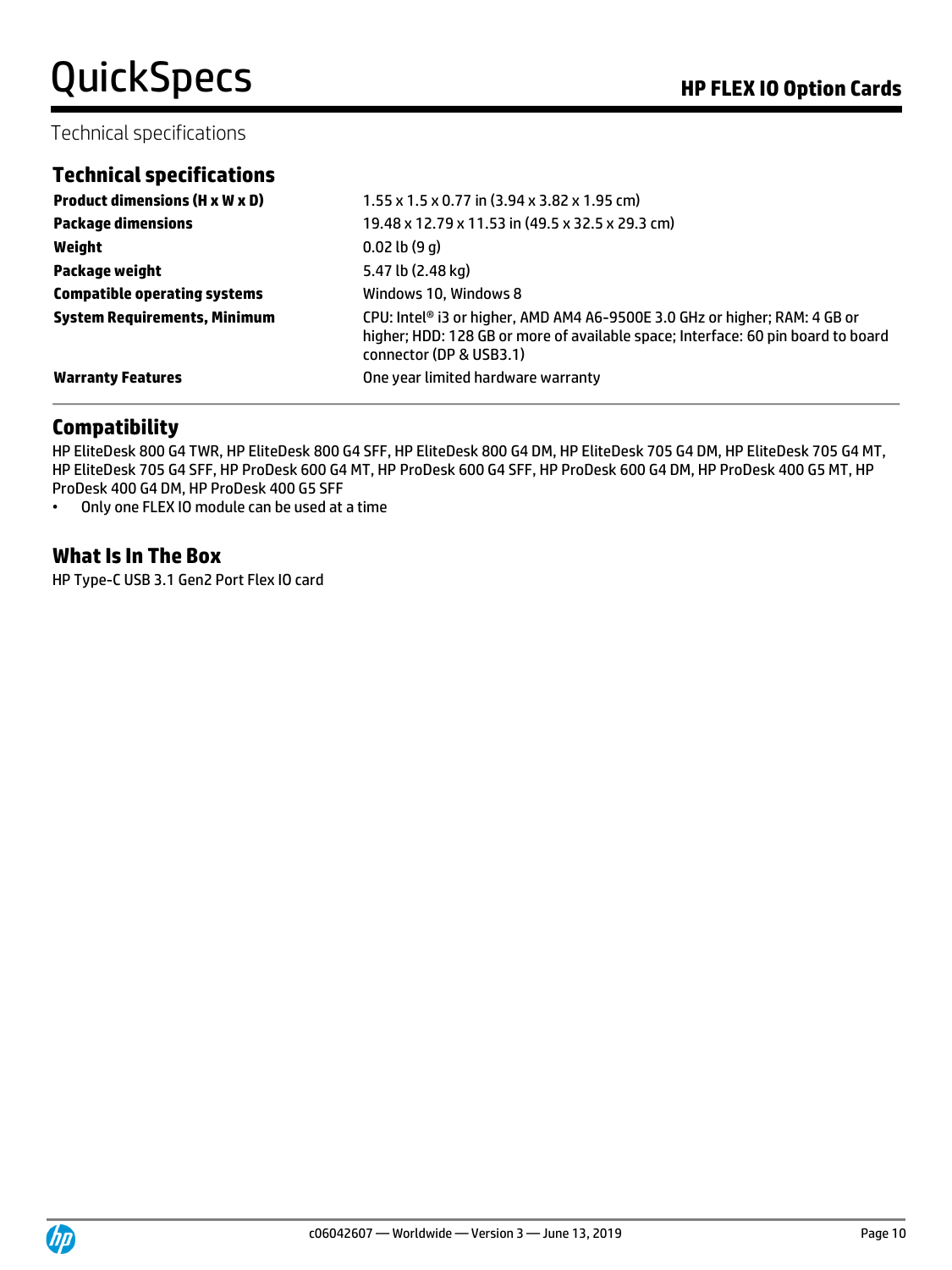Technical specifications

# **HP Type-C USB 3.1 Gen2 Port with PD Flex IO**



Part Number 3TK79AA

### **Introduction**

Maximize the life of your PC as your business needs change with the flexible connectivity of the HP Type-C USB 3.1 Gen2 Port with PD FlexIO, which supports ultra-fast transfer speeds compared to USB 3.1 Gen 1 and transmits data and power through one cable.

# **Key Benefits**

- Add an extra flexible Type-C USB 3.1 Gen2 IO to your DM and Tower
- Transfer speed up to 10Gbps
- Interchangeable with other modules
- Support up to 15W out (5V, 3A)
- Support up to 60W in (20V, 3A)
- Support up to DisplayPort™ 1.4

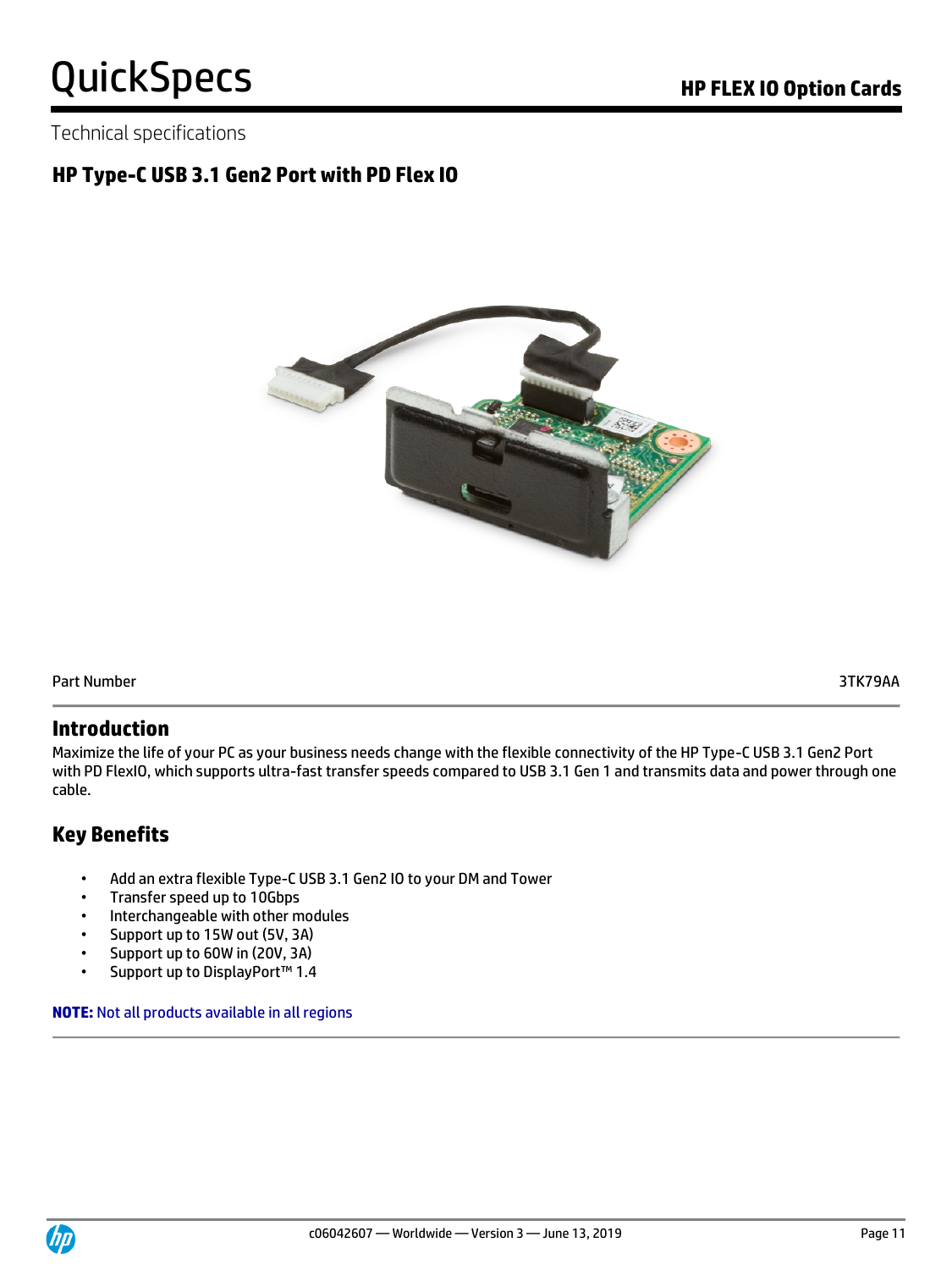# QuickSpecs **Manual Contract Contract Contract Contract Contract Contract Contract Contract Contract Contract Contract Contract Contract Contract Contract Contract Contract Contract Contract Contract Contract Contract Contr**

### Technical specifications

### **Technical specifications**

**Weight** 0.02 lb (11 g) **Package weight** 5.47 lb (2.48 kg) **Compatible operating systems Windows 10, Windows 8** 

**Product dimensions (H x W x D)**  $1.55 \times 1.5 \times 0.77$  in (3.94 x 3.82 x 1.95 cm) **Package dimensions** 19.48 x 12.79 x 11.53 in (49.5 x 32.5 x 29.3 cm) **System Requirements, Minimum** CPU: Intel® i3 or higher or higher; RAM: 4 GB or higher; HDD: 128 GB or more of available space; Interface: 60 pin board to board connector (USB2.0 & USB3.1 Gen 2) **Warranty Features Warranty Features One year limited hardware warranty** 

### **Compatibility**

HP EliteDesk 800 G4 DM (35W) • Only one FLEX IO module can be used at a time

### **What Is In The Box**

HP Type-C USB 3.1 Gen2 Port with PD Flex IO card

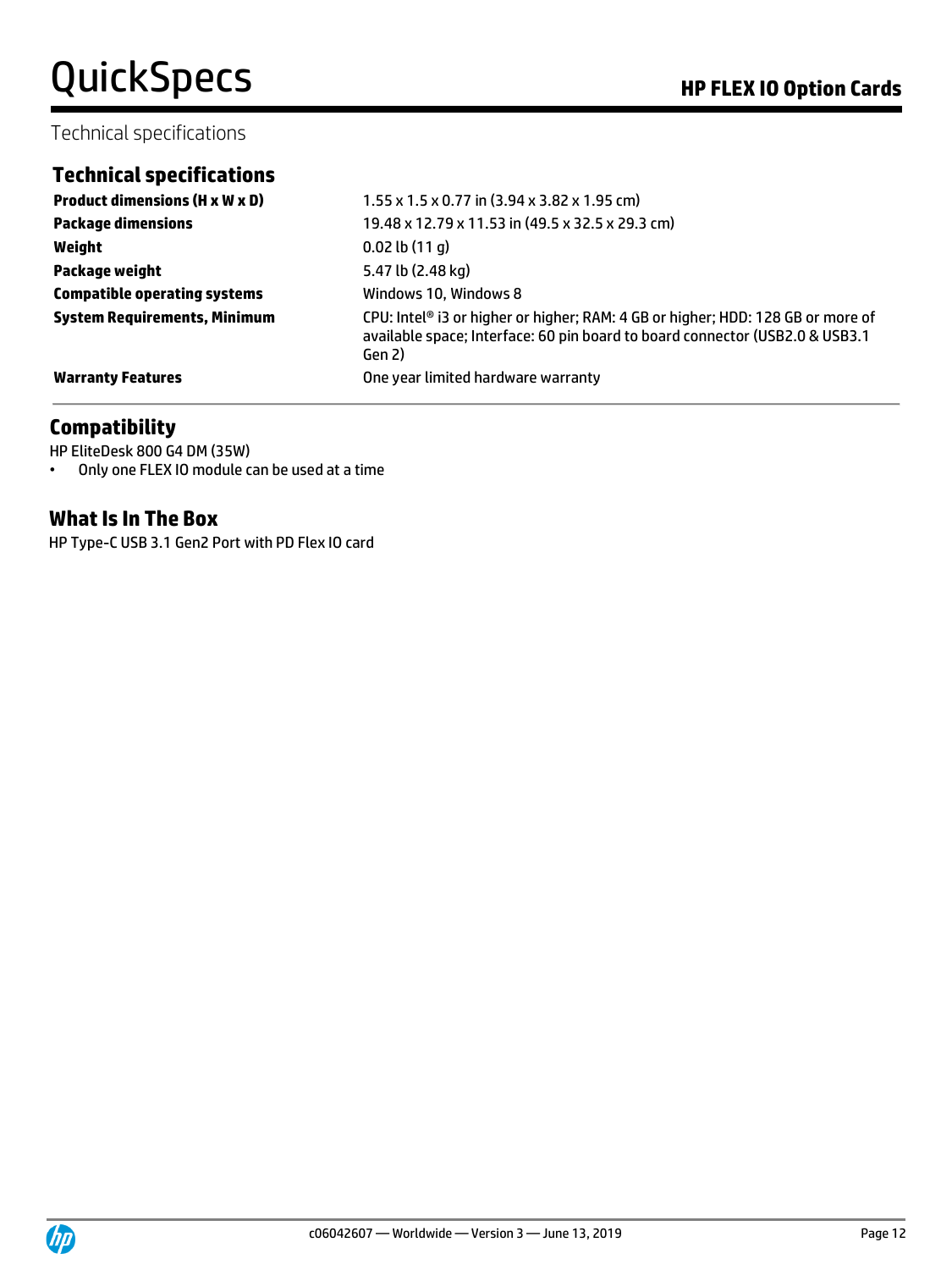Technical specifications

# **HP Thunderbolt 3.0 Port Flex IO**



Part Number 3TK77AA

### **Introduction**

Maximize the life of your PC as your business needs change with the flexible connectivity of the HP Thunderbolt 3.0 Port Flex IO, which supports ultra-fast file backup, editing, and sharing with transfer speeds up to 40 Gbps.

# **Key Benefits**

- Add an extra flexible Thunderbolt 3.0 IO to your DM
- Transfer speed of up to 40 Gbps\*
- Interchangeable with other modules
- Supports up to DisplayPort™ 1.2

**\***Maximum speed requires DisplayPort™ and PCIe aggregation.

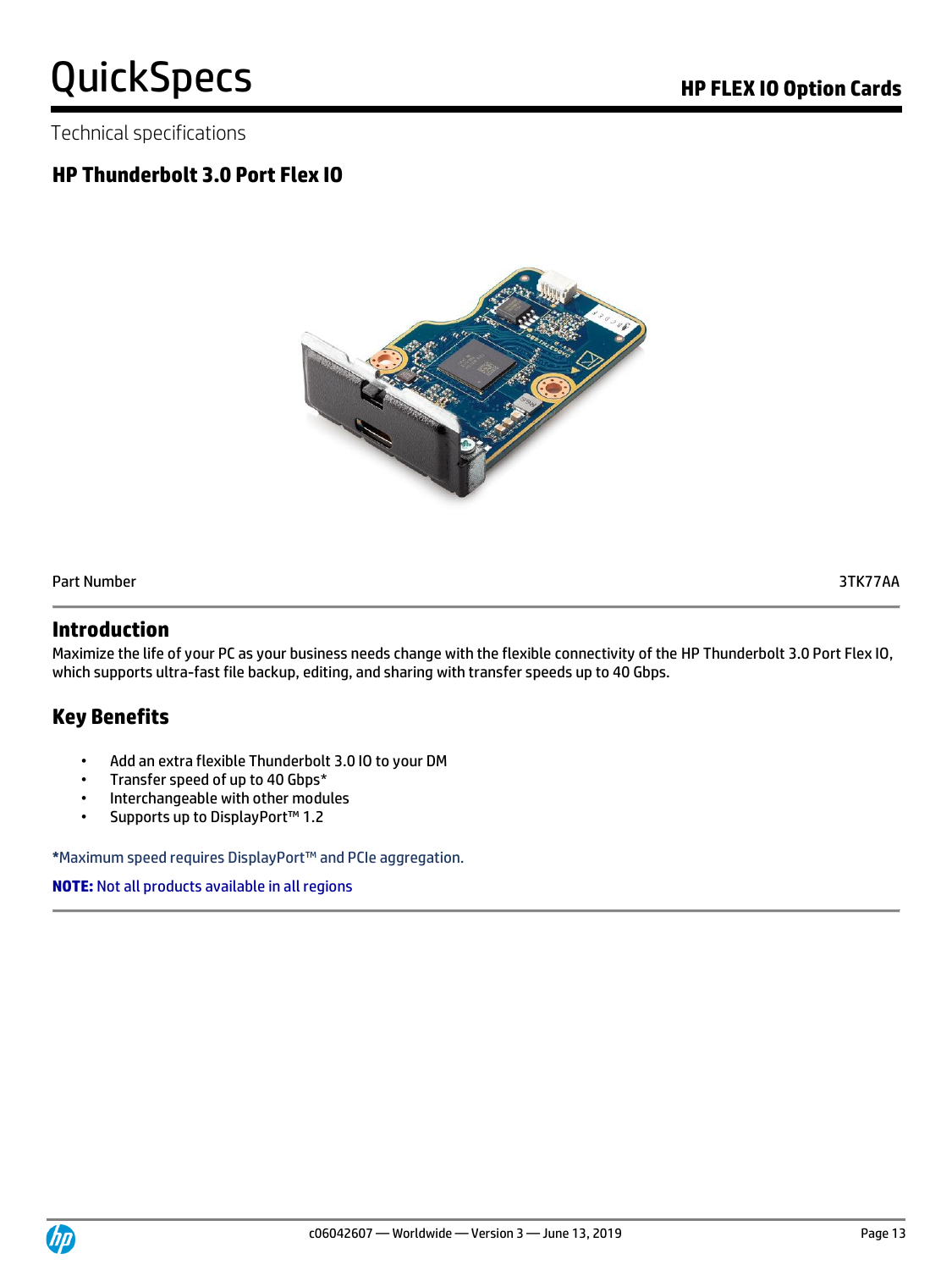# QuickSpecs **Manual Contract Contract Contract Contract Contract Contract Contract Contract Contract Contract Contract Contract Contract Contract Contract Contract Contract Contract Contract Contract Contract Contract Contr**

### Technical specifications

# **Technical Specifications**

**Product weight** .02 lb (13 gr) **Package weight** 5.47 lb (2.48 kg) **Compatible operating systems** Windows 10, Windows 8

**Product dimensions (H x W x D)**  $1.55 \times 2.4 \times 0.75$  in (3.94 x 6.12 x 1.92 cm) **Package dimensions** 19.48 x 12.79 x 11.53 in (49.5 x 32.5 x 29.3 cm) **System requirements, minimum** CPU: Intel<sup>®</sup> i3 or higher or higher; RAM: 4 GB or higher; HDD: 128 GB or more of available space; Interface: 70 pin board to board connector (USB2.0, DP 1.3 & PCIE)

### **Compatibility**

HP EliteDesk 800 G4 DM (35W), HP EliteDesk 800 G4 DM (65W) • Only one FLEX IO module can be used at a time

#### **What Is In The Box**

HP Thunderbolt 3.0 Port Flex IO card

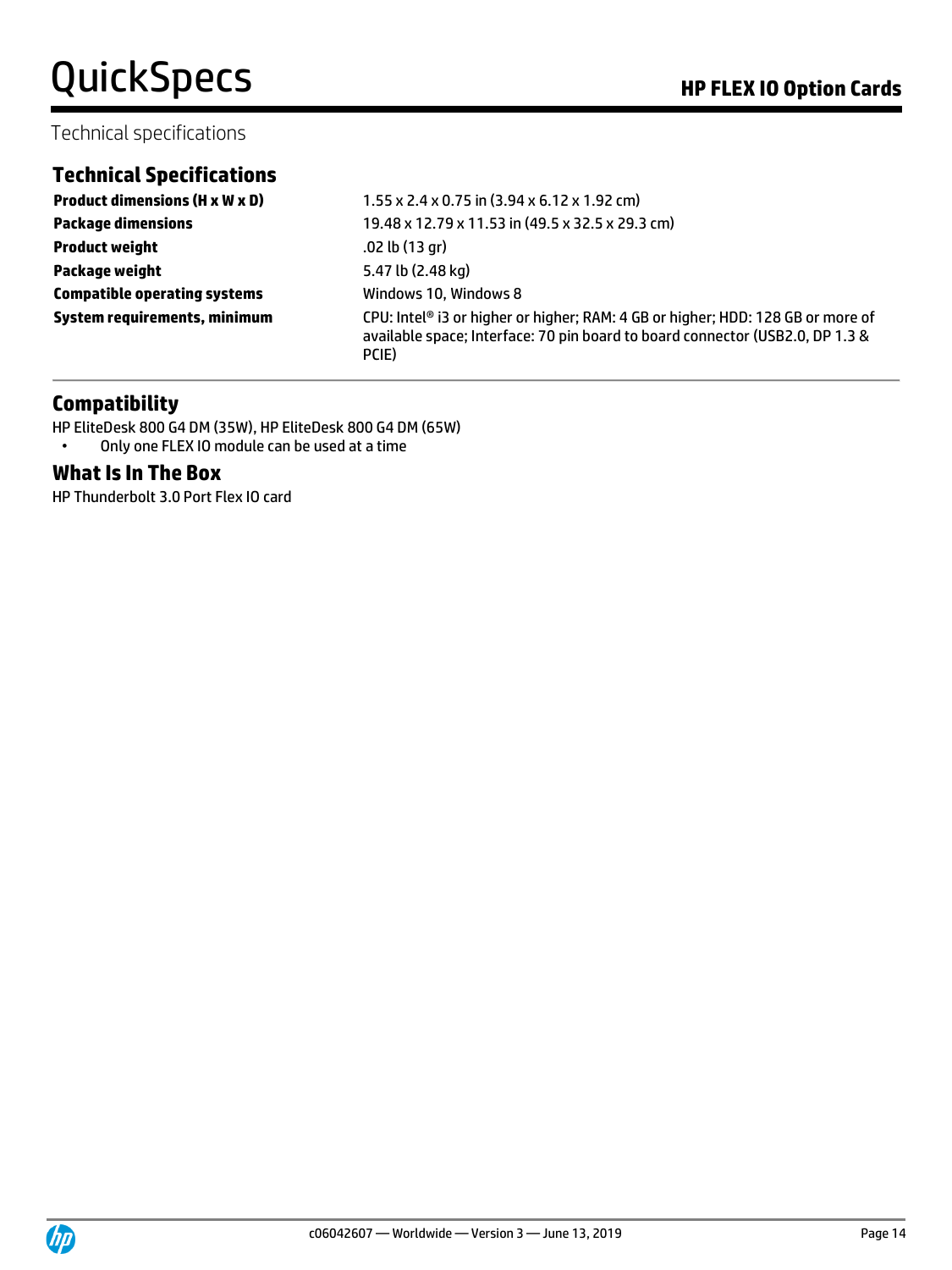Technical specifications

# **HP Fiber NIC Port Flex IO**



Part Number 3TK73AA

### **Introduction**

Maximize PC life as your business needs change with the HP Fiber NIC Port Flex IO that offers superb transfer rates, reliability, and security versus standard Ethernet connections.

# **Key Benefits**

- Add an extra flexible Fiber NIC IO to your DM
- Enable more secure connection compared to standard ethernet
- Interchangeable with other modules
- Supports Windows Device Guard and Secure Boot

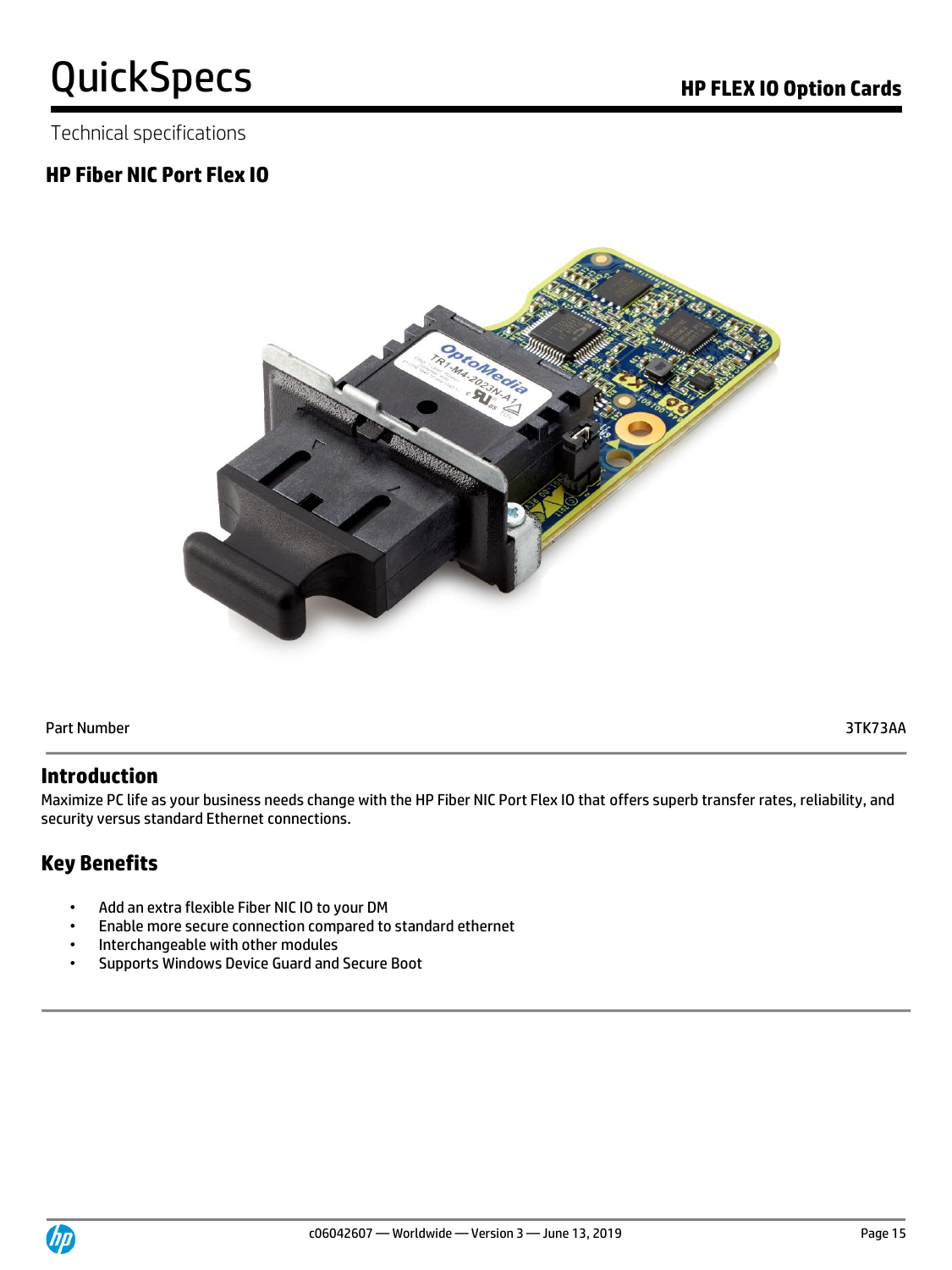### Technical specifications

# **Technical specifications**

| <b>Product dimensions (H x W x D)</b> | $1.57 \times 2.87 \times 0.75$ in $(4 \times 7.29 \times 1.92$ cm)                                                                                    |
|---------------------------------------|-------------------------------------------------------------------------------------------------------------------------------------------------------|
| <b>Package dimensions</b>             | 19.48 x 12.79 x 11.53 in (49.5 x 32.5 x 29.3 cm)                                                                                                      |
| <b>Product weight</b>                 | .05 lb (23 gr)                                                                                                                                        |
| Package weight                        | 5.47 lb (2.48 kg)                                                                                                                                     |
| <b>Compatible operating systems</b>   | Windows 10, Windows 8, Linux.                                                                                                                         |
| System requirements, minimum          | CPU: Intel® i3 or higher or higher; RAM: 4 GB or higher; HDD: 128 GB or more of<br>available space; Interface: 70 pin board to board connector (PCIE) |
| Network boot code                     | <b>PXE and UEFI</b>                                                                                                                                   |
| <b>Network boot link speed</b>        | 100 Mbps                                                                                                                                              |
| <b>Network boot menu</b>              | Disabled (to be managed in BIOS)                                                                                                                      |
| Wake on LAN                           | Supported                                                                                                                                             |
| <b>Ethernet features</b>              | VLAN support required in driver to support capture of VLAN Tag information<br>Application to support VLAN for mobile products when available          |
| <b>Connector type</b>                 | <b>SC</b>                                                                                                                                             |

### **Compatibility**

HP EliteDesk 800 G4 DM (35W), HP EliteDesk 800 G4 DM (65W)

• Only one FLEX IO module can be used at a time

# **What Is In The Box**

HP Fiber NIC Port Flex IO card

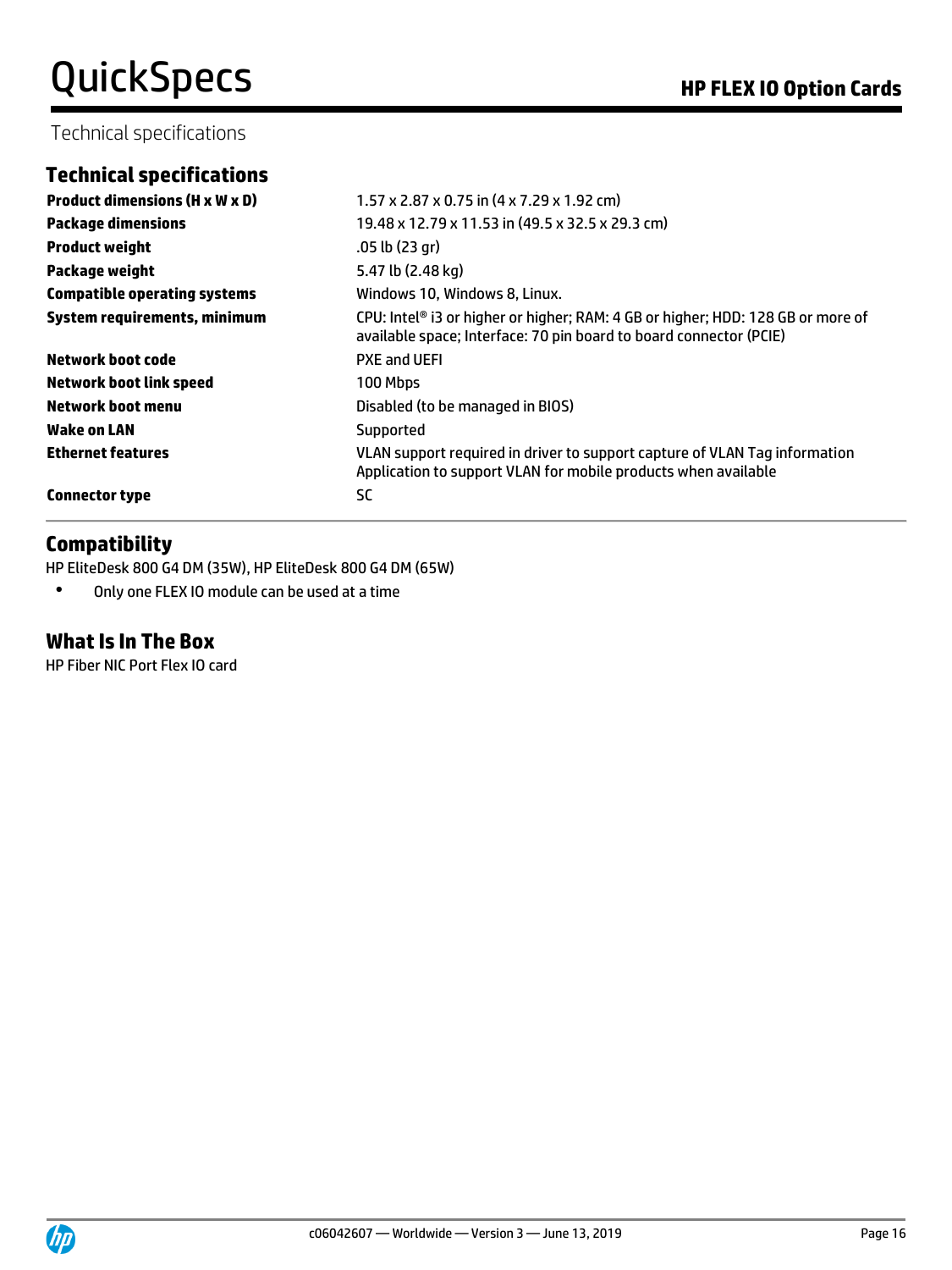Technical specifications

# **HP Internal Serial Port Flex IO**



Part Number 3TK76AA

### **Introduction**

Maximize the life of your PC as your business needs change with the flexible legacy device connectivity of the HP Internal Serial Port Flex IO.

# **Key Benefits**

- Add an extra flexible Serial Port IO to your DM and tower (400 series only)
- Interchangeable with other modules

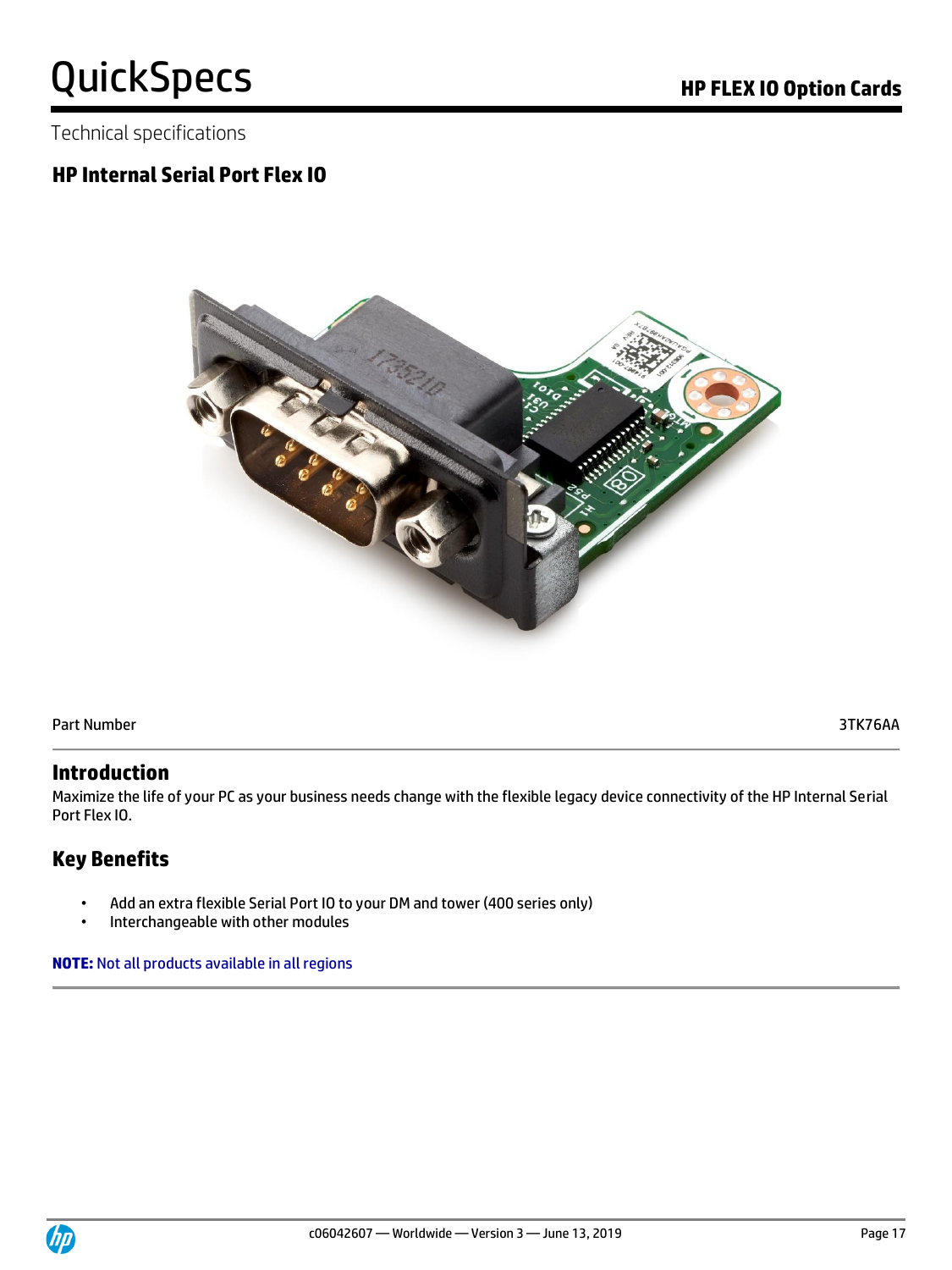# Technical specifications

# **Technical Specifications**

| <b>Product dimensions (H x W x D)</b> | $1.55 \times 1.63 \times 0.68$ in (3.94 x 4.12 x 1.72 cm) |
|---------------------------------------|-----------------------------------------------------------|
| <b>Package dimensions</b>             | 19.29 x 12.2 x 11.41 in (49 x 31 x 29 cm)                 |
| <b>Product weight</b>                 | .35 lb(16 gr)                                             |
| Package weight                        | 16.31 lb (7.4 kg)                                         |
| <b>Country of origin</b>              | Made in China                                             |

### **Compatibility**

HP EliteDesk 705 G4 DM, HP EliteDesk 800 G4 DM, HP ProDesk 600 G4 DM, HP ProDesk 405 G4 DM, HP ProDesk 400 G4 DM, HP ProDesk 480 G5 MT, HP ProDesk 400 G5 MT and HP ProDesk 400 G5 SFF.

• Only one FLEX IO module can be used at a time

### **What Is In The Box**

HP Internal Serial Port Flex IO Card